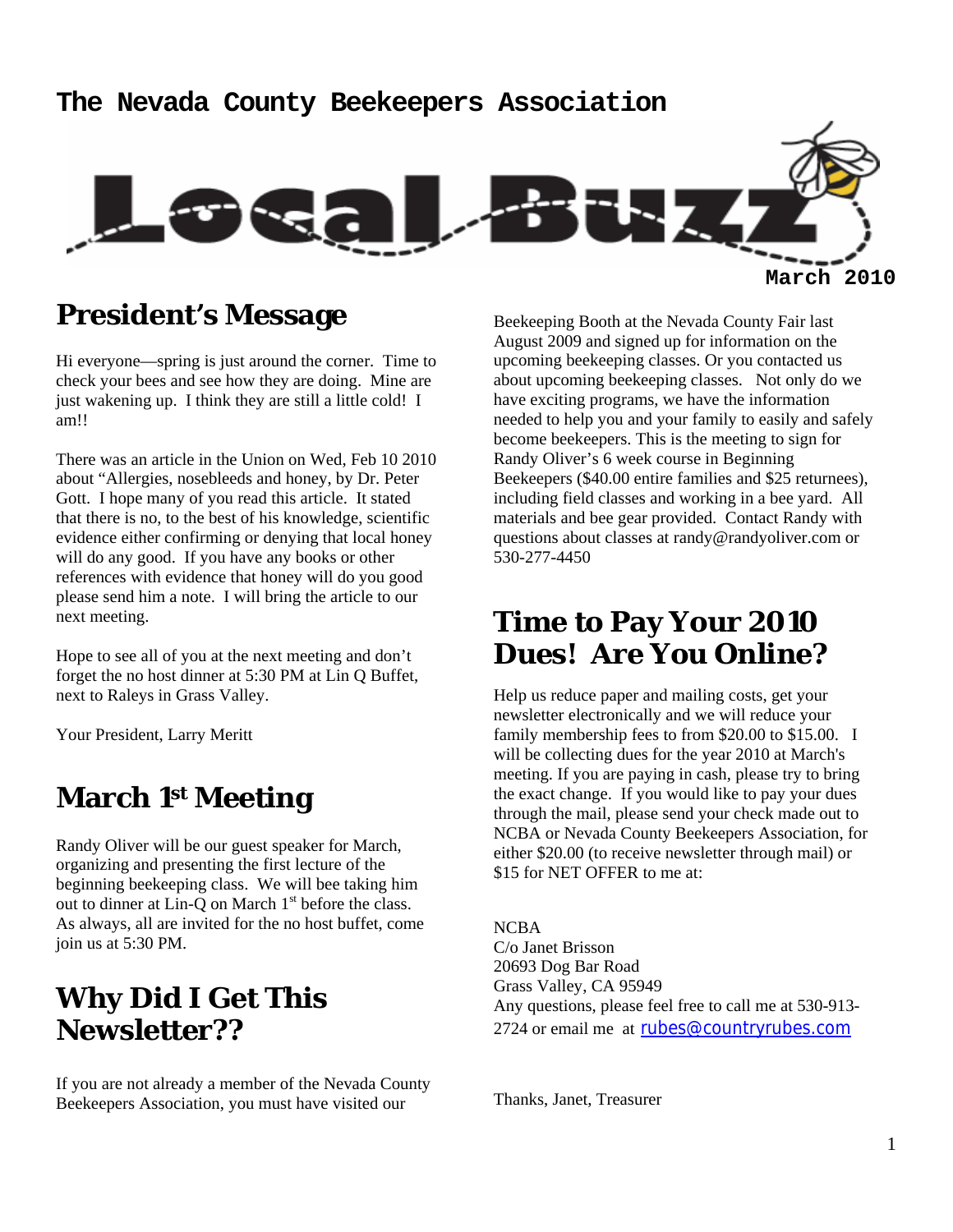# **Bee Bits**

By Randy Oliver

It's great that we are having a wet spring—we sure need the water!

However, be aware that weeklong stretches of rainy weather can be very stressful to the bees. A strong colony in late February or March can starve out during a few days of rain. Be sure to check and make sure that there are frames of honey at the tops of your hives, in contact with the clusters.

It looks like CCD has returned to some bee operations. Tens of thousands of colonies have collapsed in California on their way to almond pollination. There is currently a shortage as the almond orchards come into bloom, with desperate growers offering unheard of prices just to get any bees into the groves. The problem at this time seems to be more with out of state bees, but that assessment could change.

Locally, a Grass Valley beekeeper brought me a sample of bees from a colony that died with plenty of dead bees inside. They were loaded with *Nosema ceranae.* This is the first time that I had seen levels that high, and the first time that I'd seen it high in a deadout.

In my own operation, the bees are healthier than they've been the past two years (knock on wood). I'll really see how they are doing when we nuc them up once they are released from almonds.

As far as the beginners class, I am currently working on finding a place to hold it, since the Imaginarium is shut down. If you have any ideas for a meeting room that is available, please let me know (Madelline Helling room is out).

Randy Oliver

## **For Sale: Country Rubes Combo Screened Bottom Boards**

Special NCBA Club Price! Call Janet for details. 530-913-2724 or email at rubes@countryrubes.com.

#### **Sacramento Beekeeping Supplies**

- Complete line of all beekeeping supplies
- American dealer for Sheriff suits
- Gifts—bee themed children's wear, tableware, garden décor, etc
- Books—children's beekeeping, homemade cosmetics, candles
- Beeswax candles, molds, waxes (soy and paraffin too) dyes, scents, and wicks
- Honeycomb sheets for rolling candles—35 colors

2110 X Street, Sacramento, CA 95818 (916) 451-2337 fax (916) 451-7008 Webpage at www.sacramentobeekeeping.com email: info@sacramentobeekeeping.com Open Tuesday through Saturday 10:00 – 5:30 **MAIL ORDERS RECEIVE QUICK SERVICE** 

## **February Minutes**

President Larry Merritt opened with Q&A. Deformed wing virus was no problem before Varroa, now several strains are infective, independent of Varroa, as bee killer. Ameba, from Apis cerana in India, now reside in bee intestines. Pheromone from bee pupa triggers Varroa mite to lay egg. Formerly only drone pupae had the pheromone so female worker cells did not. Local bees are now handling Varroa better, problem seems to be decreasing.

FINANCE: Janet Brisson: Dec End \$2581.10; Inc \$30; Exp \$304.21; Jan Balance \$3203.89. Member dues collecting this meeting and next.

PROGRAM: Robin Martin and Arlo Acton of O La La Farms talked about their farm, experiences with beekeeping, alternative fruit tree management, and bee plants. John Miller donated "Bees" by Rudolph Steiner to our library. Pollination colonies short 20-30% , poor outlook in CA. Increasing price of sugar, which is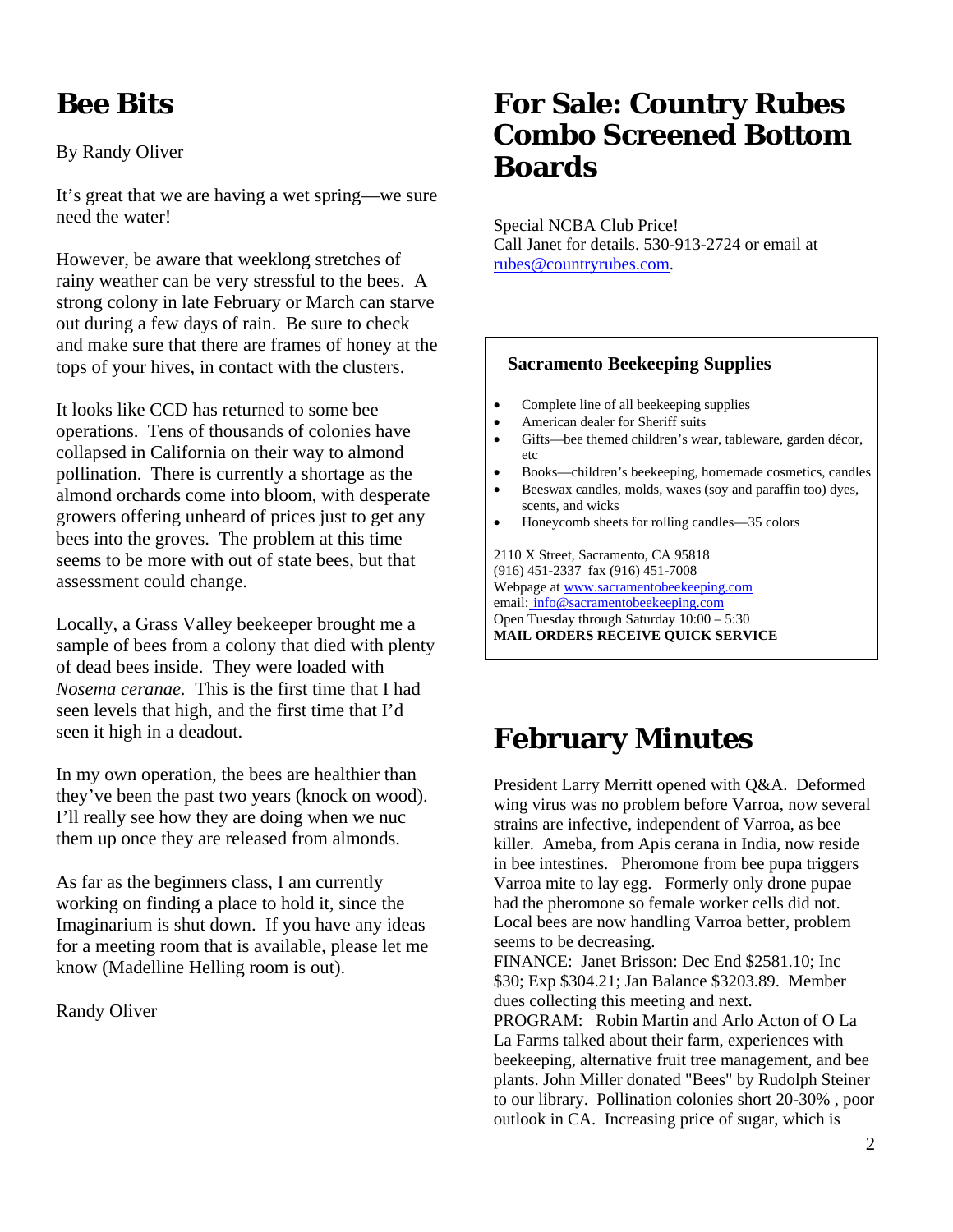better than corn syrup for feeding. Imports of bees, larvae, semen from Europe restricted, while no restriction on Australian bees, some of which carry hive beetles as well as Varroa.

Jack Meeks, sec

## **Sacto Beekeepers Classes**

The Sacramento Area Beekeepers Association (SABA) is sponsoring a series of classes this season:

*Class Open -* Beginning Natural (no chemical) Beekeeping *Sunday* March 14, 2010 Serge Labesque

*Class Open -* Beginning Natural (no chemical) Beekeeping Saturday April 24, 2010 Serge Labesque

*Class Open -* Beginning Traditional Beekeeping Saturday May 22, 2010 Randy **Oliver** 

*Class Open -* Intermediate Beekeeping Saturday June 19, 2010 Dr. Eric Mussen

*Class Open -* Intermediate Natural Beekeeping Saturday July 17, 2010 Serge Labesque

#### *Sign up early! Seating is limited!*

All of the classes will be presented at the Sacramento County Department of Agriculture building at 4145 Branch Center Road, Sacramento, CA. The course hours are 8:30 am to approximately 4:30 pm. The instruction will start at 8:30; registration starts at 7:30 am.

Each course fee is \$35.00 (\$30.00 for SABA members). Registration is required by the Monday before the course date. Late registration will require specific approval of a course coordinator.

These courses are an incredible value, the instructors are top notch.

More information is contained on individual course flyers and available on the SABA website,

www.sacbeekeepers.org or by contacting one of the course coordinators: Ernie Buda at

**2211budae@att.net** 916-761-3802 or Bruce Waln at **bruce.i.waln@gmail.com.** 

## **Honey Mustard BBQ Sauce**

- 6 tablespoons of butter
- 2 cloves of garlic, chopped
- 1 jar of brown mustard
- half a cup or so of apple cider vinegar
- $\bullet$  1/3 cup honey
- 1/2 tablespoon hot sauce

Saute the garlic and butter in a pan, stirring constantly over low heat. Add honey, vinegar, mustard and hot sauce, and continue cooking over low heat for approximately 10 to 15 minutes. Makes enough for about 2-3 pounds of meat.

- Honey can enhance browning and crisping of your dishes, which makes it a great choice as a glazing for roasted and baked foods.
- Honey can prolong the shelf life of foods.
- Keep in mind that you should use less honey as compared to sugar since honey is almost twice as sweet. Honey also tends to attract water, so you should reduce the amount of liquid that you use in honey recipes as well.
- Honey also adds more viscosity to foods, so you should allow more time for beating with honey recipes than with foods that use sugar instead. You will probably also have to set your beater or blender to a higher setting when working with honey recipes.
- You may add up to 1/2 teaspoon of baking soda to every cup of honey that you use to help balance some of the natural acidity of honey and make the food rise.
- Honey recipes call for lower temperatures, since it will crisp and brown food much faster than sugar.